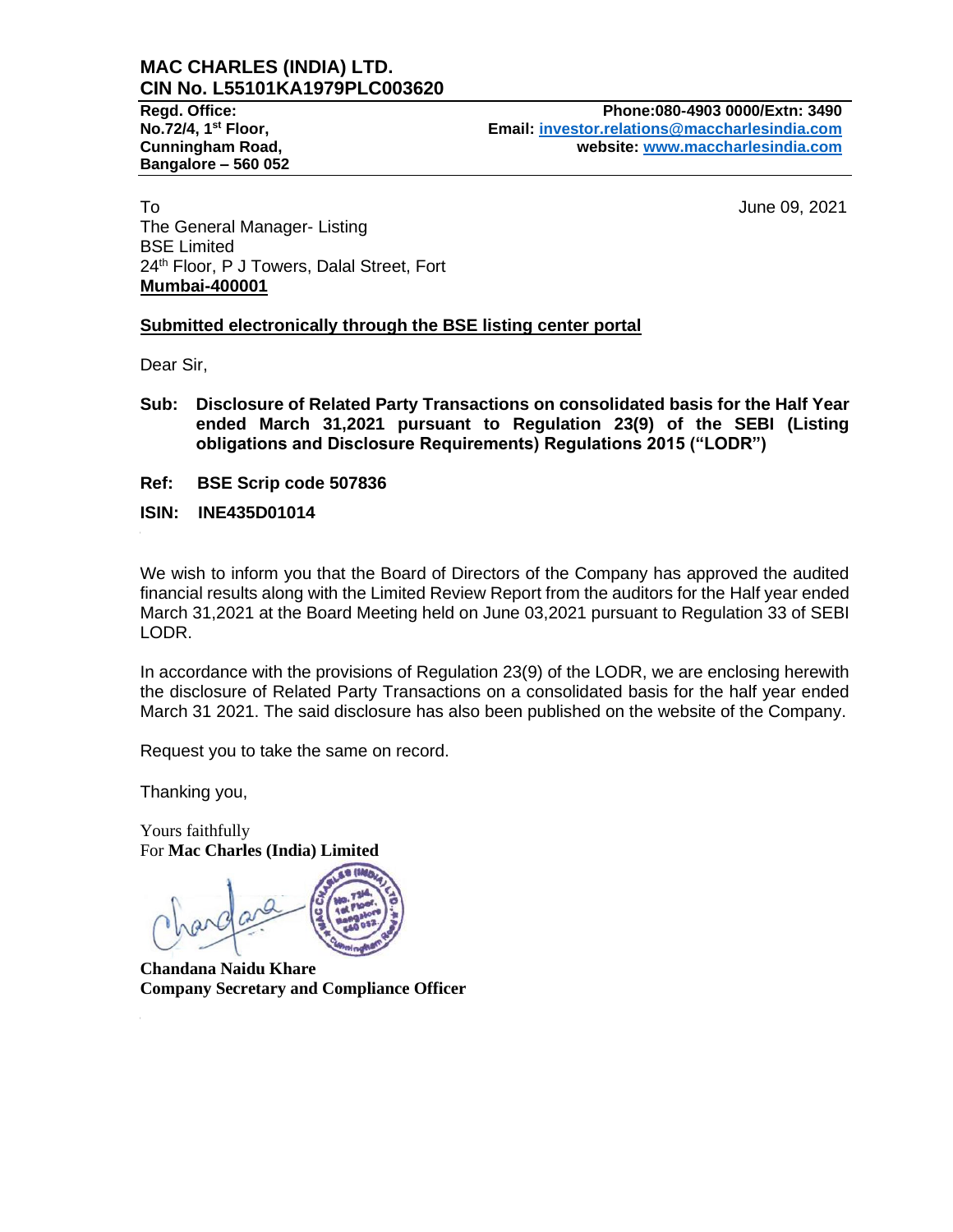#### **Mac Charles (India) Limited CIN: L55101KA1979PLC003620**

**Related parties with whom transactions have taken place during the year As per Accounting Standard IND AS -24 Pursuant to Regulation 23(9) of SEBI LODR For the half year ended Marc 31, 2021**

## **A. Holding company**

Embassy Property Developments Private Limited

# **B. Subsidiaries**

Airport Golfview Hotels and Suites Private Limited Blue Lagoon Real Estate Private Limited Neptune Real Estate Private Limited

## **C. Fellow subsidiaries**

Vikas Telecom Private Limited Technique Control Facility Management Private Limited Paledium Security Services LLP We Work India Managemenrt Pvt Ltd.

### **D. Key management personnel**

**Director** P. B. Appiah Suresh Vaswani Tanya John Aditya Virwani P. R. Ramakrishnan Mr. Sartaj Sewa Singh (with effect from 26 June 2020) **Other officers** Mr. M.S Reddy (Untill 30 June 2020) Suresh Kumar Badalney (Untill 30 Januray 2021) Chandana Naidu (Company Secretary with effect from 1 July 2020) Pranesh K Rao (CFO)

### **E. Enterprises significantly influenced by the Company/ key managerial personnel**

C. Pardhanani's Education Trust

## **E. The following is a summary of related party transactions**

|                                                                                                     | (Rs in millions)                         |
|-----------------------------------------------------------------------------------------------------|------------------------------------------|
| <b>Particulars</b>                                                                                  | For the six month ended<br>31 March 2021 |
| Inter corporate loan given                                                                          |                                          |
| Blue Lagoon Real Estate Private Limited                                                             | 0.20                                     |
| <b>Electricity income</b>                                                                           |                                          |
| Vikas Telecom Private Limited                                                                       | 35.08                                    |
| <b>Outsource Manpower</b>                                                                           |                                          |
| Technique Control Facility Management Pvt Ltd                                                       | 1.72                                     |
| Paledium Security Services LLP                                                                      | 0.31                                     |
| <b>Donation paid</b>                                                                                |                                          |
| C. Pardhanani's Education Trust                                                                     | 0.07                                     |
| Investment property under development                                                               |                                          |
| Paledium Security Services LLP                                                                      | 2.87                                     |
| Repairs and maintenance - Building                                                                  |                                          |
| <b>Embassy Property Developments Private Limited</b>                                                | 2.29                                     |
| Repairs and maintenance - Plant & machinery<br><b>Embassy Property Developments Private Limited</b> | 1.35                                     |
| <b>Rental Expense</b>                                                                               |                                          |
| We Work India Managemenrt Pvt Ltd.                                                                  | 0.76                                     |

#### **Related party (continued)**

**F. The following is a summary of balances receivable from related parties:**